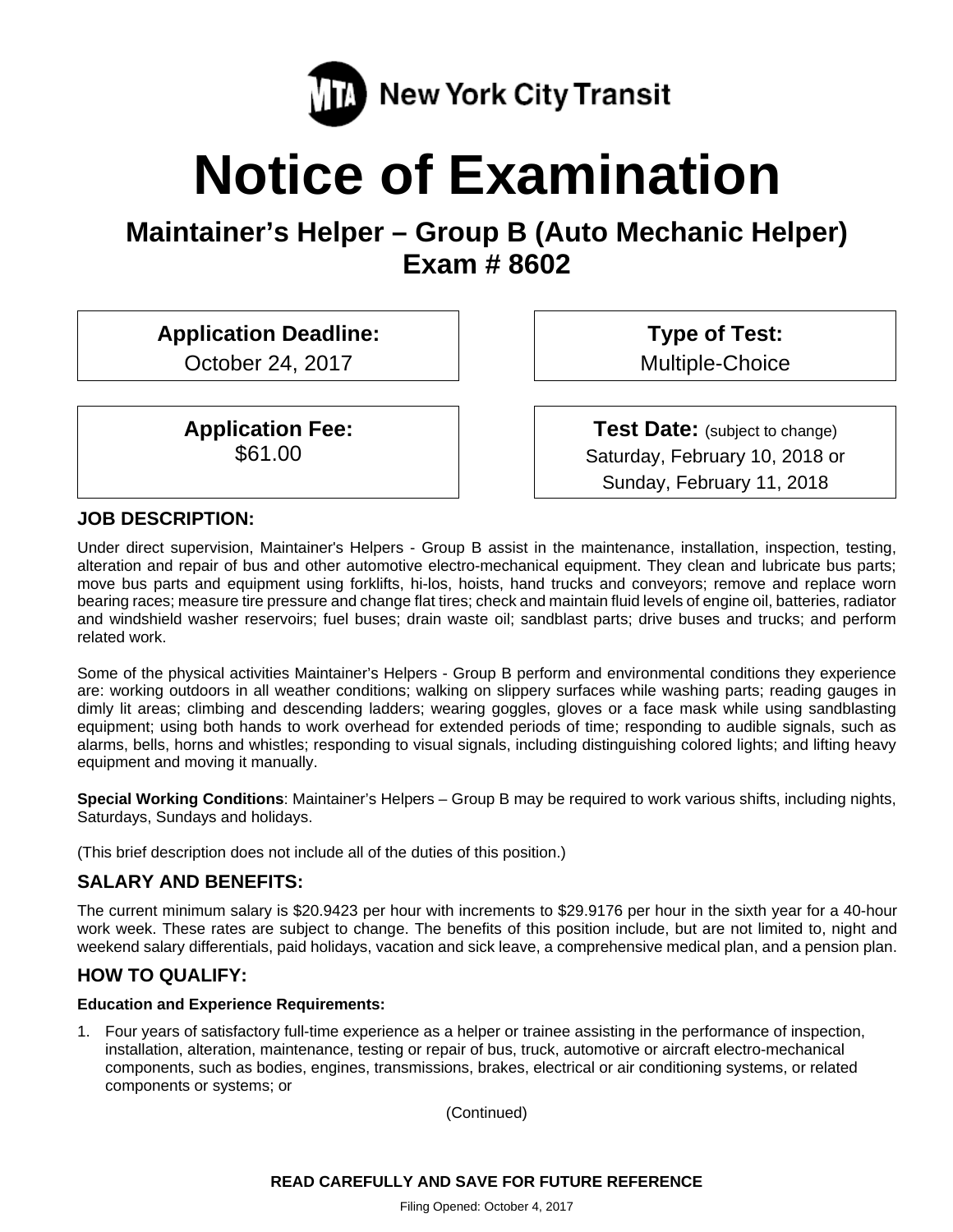# **HOW TO QUALIFY:** (continued)

- 2. Graduation from a vocational high school with a major course of study in automotive maintenance, or a closely related field; or
- 3. Graduation from a recognized trade school or technical school with a major course of study in auto-mechanics, or a closely related field, totaling at least 600 hours; or
- 4. An Associate's degree or higher from an accredited college or university in auto-mechanics or a closely related field; or
- 5. A four-year high school diploma or its educational equivalent **plus** three years of full-time experience as described in "1" above.

#### **The Education requirements must be met by June 30, 2018. The experience requirement must be met by the last day of the Application period.**

High school, vocational high school, technical school or trade school education must be approved by a State's Department of Education or a recognized accrediting organization. College education must be from an accredited college or university, accredited by regional, national, professional or specialized agencies recognized as accrediting bodies by the U.S. Secretary of Education, and by the Council for Higher Education Accreditation (CHEA).

You may be given the multiple-choice test before we verify your qualifications. You are responsible for determining whether or not you meet the qualification requirements for this examination prior to submitting your application. If you are marked "Not Qualified," your application fee will **not** be refunded and you will **not** receive a score.

## **REQUIREMENTS TO BE APPOINTED:**

**Driver License Requirement:** At the time of appointment, you must possess a motor vehicle driver license valid in the State of New York. If you have serious moving violations, license suspension or an accident record you may be disqualified. You will be appointed to the Department of Buses subject to the receipt of either:

- 1. A Class B Commercial Driver License valid in the State of New York with a passenger endorsement and no disqualifying restrictions; or
- 2. A Learner's Permit for a Class B Commercial Driver License valid in the State of New York with a passenger endorsement and no disqualifying restrictions.

If you qualify under "2" above, you will be appointed to the Department of Buses subject to the receipt of a Class B Commercial Driver License with a passenger endorsement and no disqualifying restrictions valid in the State of New York at the end of a special training course in bus maintenance.

If you fail to successfully complete the special training course in bus maintenance, including the receipt of a Class B Commercial Driver License valid in the state of New York with a passenger endorsement and no disqualifying restrictions, you will be terminated.

The New York State Class B Commercial Driver License must have no restrictions that would preclude the performance of the duties of a Maintainer's Helper – Group B and must be maintained for the duration of your employment as a Maintainer's Helper – Group B.

**Medical Requirement:** Medical guidelines have been established for the position of Maintainer's Helper - Group B. You will be examined to determine whether you can perform the essential functions of the position of Maintainer's Helper - Group B. Where appropriate, a reasonable accommodation will be provided for a person with a disability to enable him or her to take the examination, and/or to perform the essential functions of the job.

**Drug Screening Requirement:** You must pass a drug screening in order to be appointed and if appointed, you will be subject to random drug and alcohol tests for the duration of your employment. Additionally, if you have tested positive on a drug or alcohol test or had a refusal to test during pre-employment or while employed by a Federal DOT-regulated employer during the applicable period, you must have completed the Substance Abuse Professional (SAP) process required by federal law in order to be appointed to this safety-sensitive position.

**Residency:** New York City residency is not required for this position.

(Continued)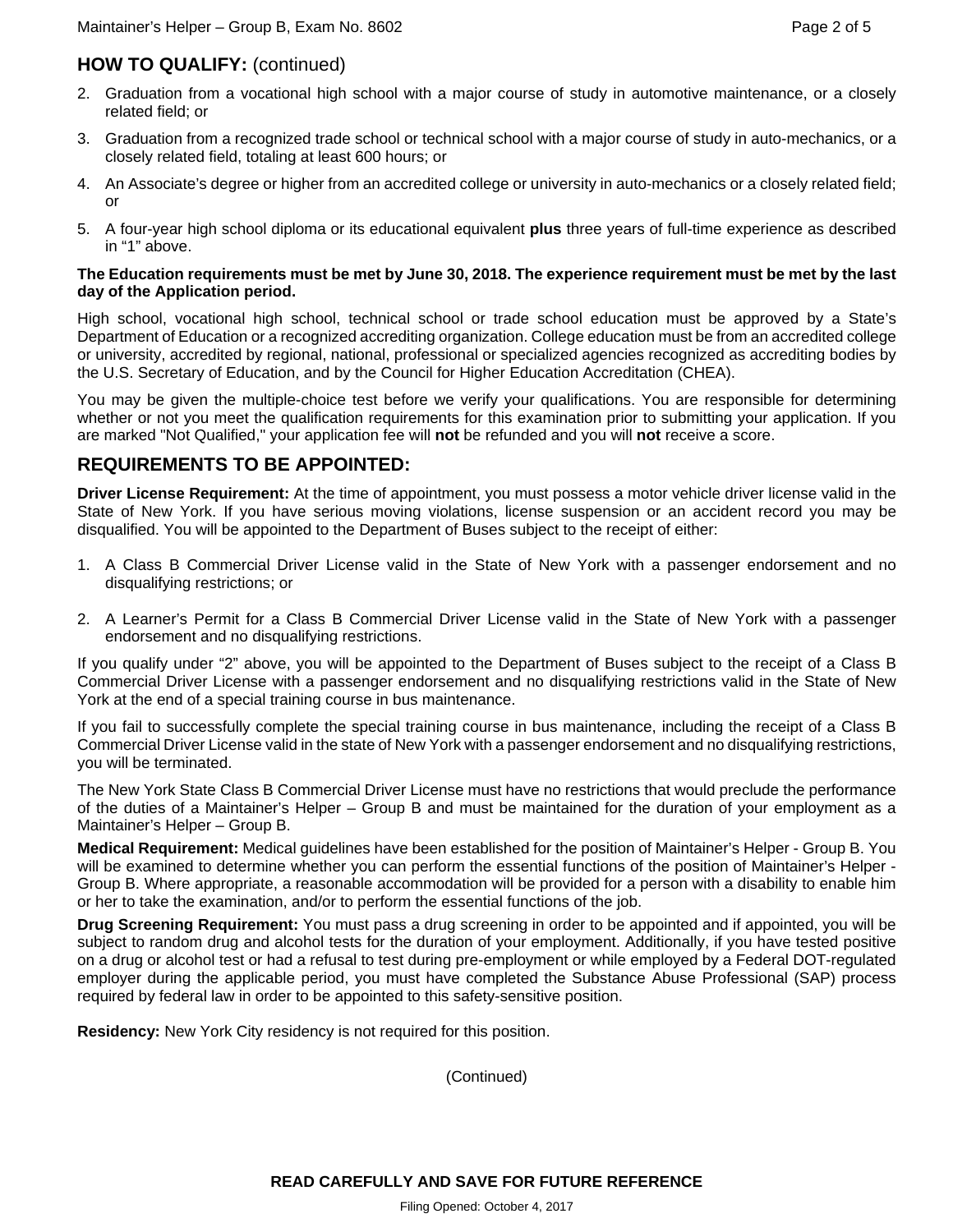# **REQUIREMENTS TO BE APPOINTED**: (continued)

**English Requirement:** You must be able to understand and be understood in English.

**Proof of Identity:** Under the Immigration and Reform and Control Act of 1986, you must be able to prove your identity and your right to obtain employment in the United States prior to employment with MTA New York City Transit.

# **HOW TO OBTAIN AN APPLICATION:**

During the application period, you may obtain an *Application* for this examination online at http://mta.info/nyct/hr/appexam.htm or in person at the MTA New York City Transit Exam Information Center as indicated below.

**MTA NEW YORK CITY TRANSIT EXAM INFORMATION CENTER:** Open Monday through Friday, from 9 AM to 3 PM, in the lobby at 180 Livingston Street, Brooklyn, New York. Directions: take the A, C, F or R trains to the Jay Street-Metro Tech Station, or the 2 or the 3 train to the Hoyt Street Station.

# **REQUIRED FORMS:**

**Application:** Make sure that you follow all instructions included with your *Application*, including payment of fee. Save a copy of the instructions for future reference.

**Education and Experience Test Paper:** Write your social security number in the box at the top of the cover page, and the examination title and number in the box provided. This form must be filled out completely and in detail for you to receive your proper rating. Keep a copy of your completed Education and Experience Test Paper for your records.

#### **Foreign Education Fact Sheet (Required only if you need credit for your foreign education for this examination):**

If you were educated outside the United States, you must have your foreign education evaluated to determine its equivalence to education obtained in the United States. The services that are approved to make this evaluation, as well as instructions on how to submit this evaluation are listed in the *Foreign Education Fact Sheet* included with your application packet. When you contact the evaluation service, ask for a "document-by-document" (general) evaluation of your foreign education.

# **HOW TO SUBMIT AN APPLICATION AND PAY THE APPLICATION FEE:**

If you believe you meet the requirements in the "How to Qualify" section, you **must** apply by mail. MTA New York City Transit will **not** accept applications in person.

#### **Applications by Mail must:**

- 1. Include all the required forms, as indicated in the Required Forms section above*.*
- 2. Be postmarked by the last day of the application period.
- 3. Be mailed to the address in the "Correspondence Section" of this notice.
- 4. Include the appropriate fee in the form of a money order.

#### **The Money Order (Postal Money Order Preferred) must:**

- 1. Be made payable to MTA New York City Transit.
- 2. Be valid for one year.
- 3. Have the following information written on it: your name, home address, the last four digits of your social security number, and the exam title and exam number.

Save your money order receipt for future reference and proof of filing an *Application*.

#### **Cash and personal checks will not be accepted.**

**Application Fee:** This fee is generally not refundable. Under special circumstances, you may be entitled to a refund. You should refer to the Department of Citywide Administrative Services (DCAS) Exam Regulations to determine if you are entitled to a refund prior to requesting a refund. You can refer to the bottom of the last page of this Notice of Examination for instructions on how to obtain a copy of the DCAS Exam Regulations.

# **HOW TO SUBMIT AN APPLICATION WHEN REQUESTING A FEE WAIVER:**

Applicants who wish to request a Fee Waiver must obtain an *Application* in person at the MTA New York City Transit Exam Information Center as indicated above and must submit the *Application* and required forms by mail **by the last day of the application period**.

(Continued)

#### **READ CAREFULLY AND SAVE FOR FUTURE REFERENCE**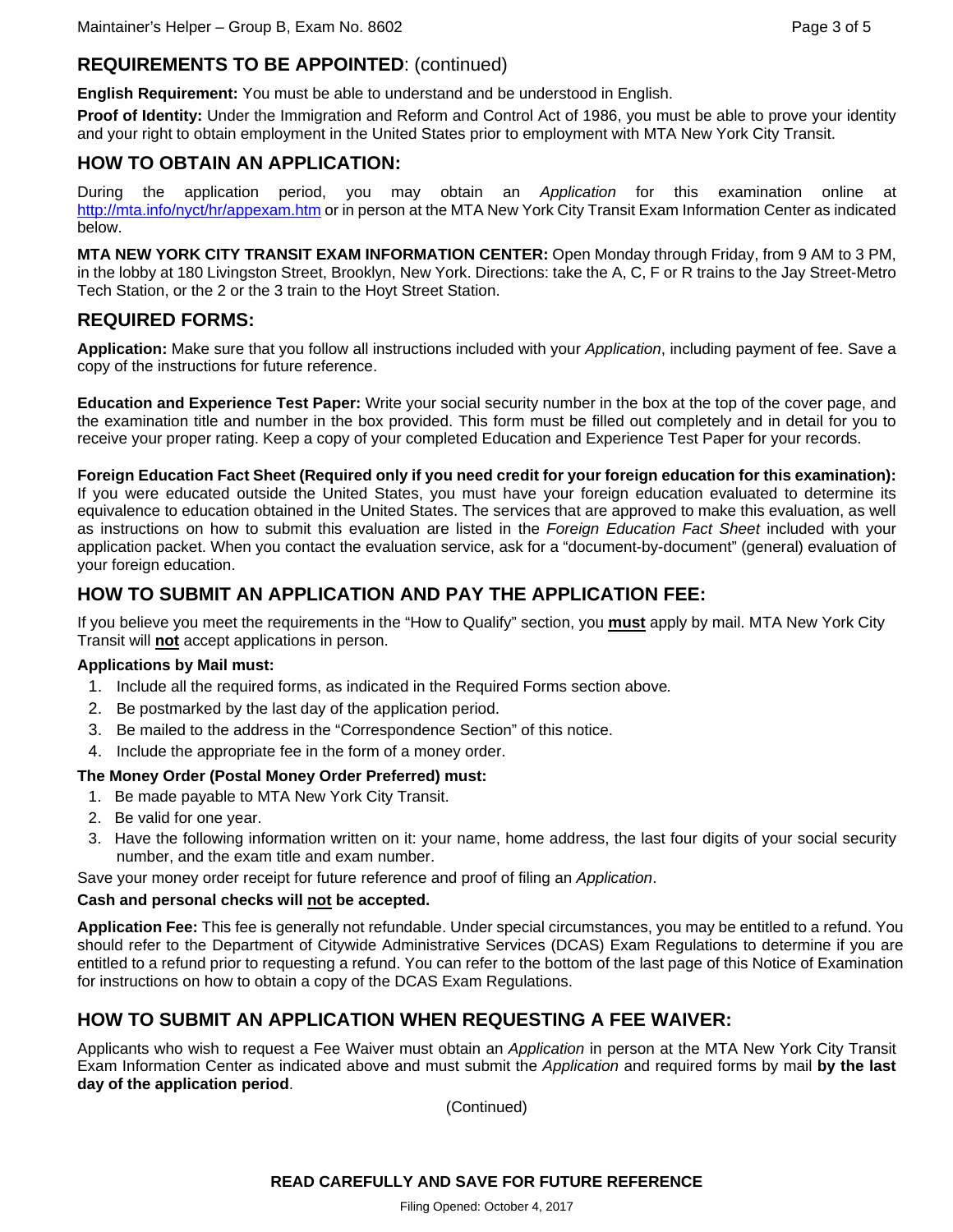# **HOW TO SUBMIT AN APPLICATION WHEN REQUESTING A FEE WAIVER:** (continued)

MTA New York City Transit will not accept applications in person. Additional information on requesting an application fee waiver is available with the *Application*.

#### **ADMISSION LETTER:**

An *Admission Letter* will be mailed to you about 10 days before the date of the multiple-choice test. If you do not receive an *Admission Letter* at least 4 days before the date of the multiple-choice test, you may obtain a duplicate letter at the MTA New York City Transit Exam Information Center (as indicated above).

A paper copy of the *Admission Letter* is your ticket for admission to the multiple-choice test.

### **THE TEST:**

You will be given a competitive multiple-choice test. You must achieve a score of at least 70% to pass this test. Your score on this test will determine your place on an eligible list.

Veterans' or Disabled Veterans' Credit will be granted only to eligible passing candidates who request that they be applied. Veterans' or Disabled Veterans' Credit should be requested at the time of application, but **must** be requested before the date the eligible list is established. Claims for Veterans' or Disabled Veterans' Credit cannot be made once the eligible list is established.

The multiple-choice test may include questions on general automotive theory, the proper selection and use of hand and power tools and equipment employed in the maintenance and repair of automobiles; safe work practices in automotive repair and maintenance shops; reading and interpreting written instructions; reading meters; taking measurements and basic shop computations; basic electrical and mechanical theory; and other related areas.

#### **TEST ADMINISTRATION GUIDELINES:**

**Warning:** You are not permitted to enter the test site with cellular phones, smart watches, beepers, pagers, cameras, portable media players, or other electronic devices. Calculators are **not** permitted. Electronic devices with an alphabetic keyboard or with word processing or data recording capabilities such as planners, organizers, etc. are prohibited. If you use any of these devices in the building at any time before, during or after the test, you may **not** receive your test results, your test score may be nullified, and your application fee will **not** be refunded.

You may not have any other person, including children, present with you while you are being processed for or taking the test and no one may wait for you inside of the test site while you are taking the test.

**Leaving:** You must leave the test site once you finish the test. If you leave the test site after being fingerprinted but before finishing the test, you will not be permitted to reenter. If you disregard this instruction and reenter the test site, you may not receive your test results, your test score may be nullified, and your application fee will not be refunded.

**Required Identification: You are required to bring one (1) form of valid (non-expired) signature and photo bearing identification to the test site.** The name that was used to apply for the exam must match the first and last name on the photo ID. A list of acceptable identification documents is provided below. **If you do not have an acceptable ID, you may be denied testing**. Acceptable forms of identification (bring one) are as follows: State issued driver's license, State issued identification card, US Government issued Passport, US Government issued Military Identification Card, US Government issued Alien Registration Card, Employer ID with photo, or Student ID with photo.

#### **THE TEST RESULTS:**

If you meet the education and experience requirements and pass the competitive multiple-choice test, your name will be placed in final score order on an eligible list and you will be given a list number. You will be notified by mail of your test results. If you meet all requirements and conditions, you will be considered for appointment when your name is reached on the eligible list.

#### **ADDITIONAL INFORMATION:**

**Promotional Examination:** A promotion examination for this title is being held for eligible MTA New York City Transit employees. The names appearing on the promotion list will be considered first in filling vacancies with MTA New York City Transit.